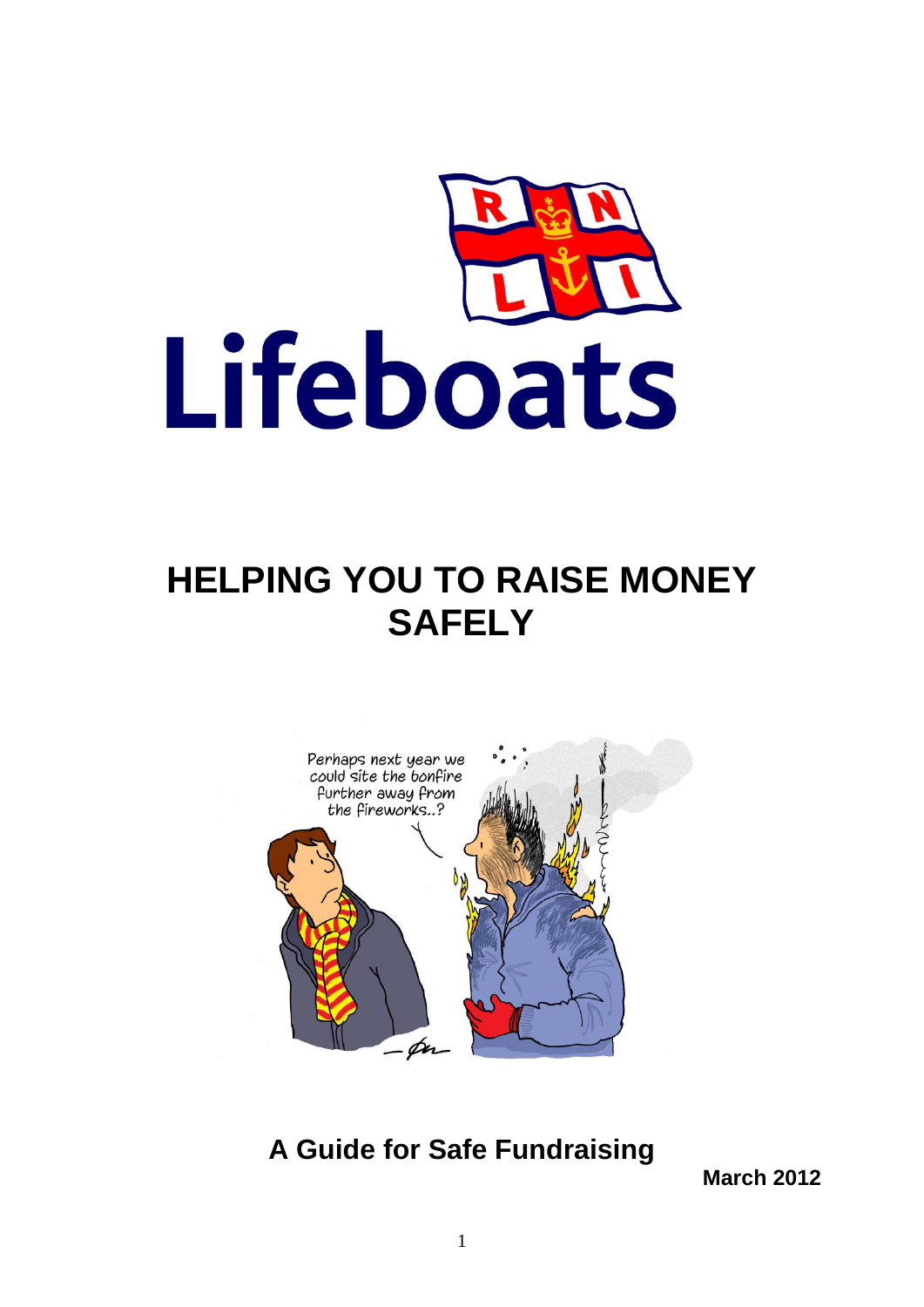# **INDEX**

# PAGE

| 3              | <b>EVENT ORGANISATION- Legislation</b>                       |
|----------------|--------------------------------------------------------------|
| 4              | Trustee Advice-unauthorised fundraising-general guidance     |
| 5              | Alcohol-disclaimers-insurance                                |
| 6              | <b>Additional insurances</b>                                 |
| $\overline{7}$ | <b>HAZARDOUS ACTIVITIES - Airside events</b>                 |
| 8              | bouncy castles-firework displays                             |
| 9              | waterborne events-animals-fairground rides                   |
| 10             | VENUE-electrical cables-stands-trestle tables-first aid      |
| 11             | crowds-marquees-cash                                         |
| 12             | Raffles - PARADES & WALKS-planning                           |
| 13             | RoSPA advice for walks - EVENTS IN PRIVATE HOUSES            |
| 14             | SECOND HAND GOODS FOR SALE- soft furnishings                 |
| 15             | Electrical appliances-gas appliances-toys-children's clothes |
| 16             | FOOD- food preparation                                       |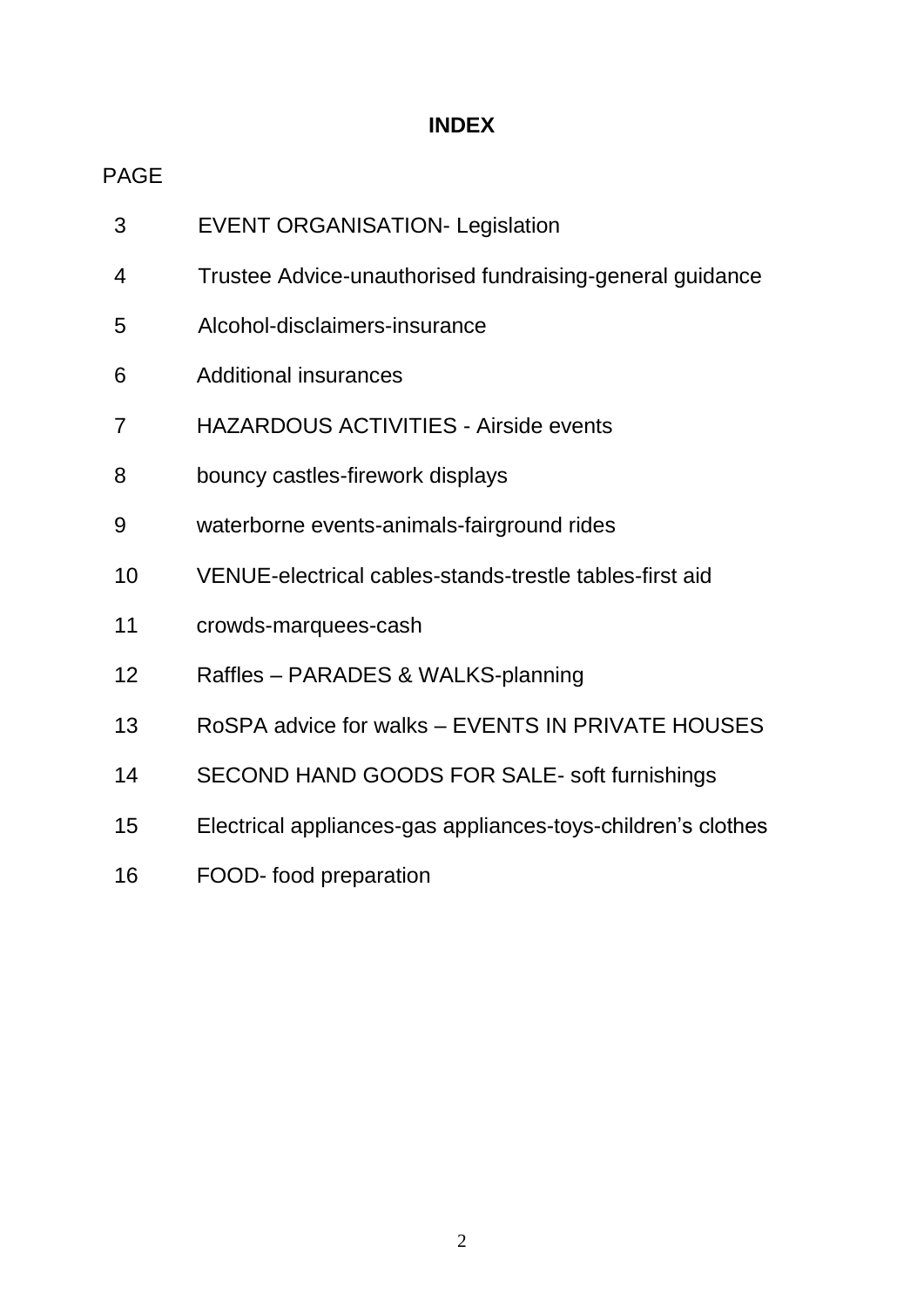#### **INTRODUCTION by E COLEMAN & Co. Ltd.**

This document is not intended to be viewed as a full description, summary or analysis of the relevant legislation and regulations. It is written as a general guide and should not be relied upon as a substitute for specific legal advice. Specific queries regarding any legal requirements should be referred to the RNLI Legal Department.

The information contained in this document is for guidance only and no responsibility can be accepted by E Coleman and Company Limited for any action taken as a result of the information provided below. We recommend that specific advice is requested for individual circumstances in order that a bespoke solution can be provided.

Coleman Insurance Brokers effect a comprehensive insurance and risk management programme on behalf of the RNLI and are pleased to have the opportunity to offer advice and assistance to event organisers to help you raise money safely.

#### **1. EVENT ORGANISATION**

By the very nature of the RNLI, many staff will be involved in the organisation of fund raising events. An accident at one of these events can unfortunately ruin all of the effort you have

put in to make it a success.

As well as the possible financial consequences of an accident, the RNLI may also be affected by adverse publicity and loss of goodwill. Many accidents can, however, be avoided if you consider potential hazards in advance and take simple precautions.

Your attention is therefore drawn to various aspects of event organisation that should be considered. This is, however, by no means an exhaustive guide because as you will appreciate,

not all hazards can be envisaged.

#### **1.1 Legislation**

All entertainment events are classed as work activities and therefore subject to the Health and Safety at Work Act and the various regulations passed under it. In addition licensing legislation may also apply. An event organizer has a duty to ensure that any premises including open spaces, means of access and egress and any plant, equipment and substances are safe and without risks to the health of any employees, volunteers or visitors.

A common duty of care also arises under the Occupiers Liability Act 1957 (amended in 1984) to ensure that visitors will be reasonably safe in carrying out the activities for which they were invited, or permitted to be, at the event.

Under the Licensing Act 2003 certain activities such as Garden Fetes are exempt from the need to obtain a license. If alcohol is for sale, however, a license will be required. Reference should always be made to the Local Authority Licensing Department to check whether or not an activity needs to be licensed.

Remember that the Health and Safety Executive (HSE) now regards persons who make use of volunteers as employers and volunteers as employees. The same level of training, information and protection must be provided to both employees and volunteers.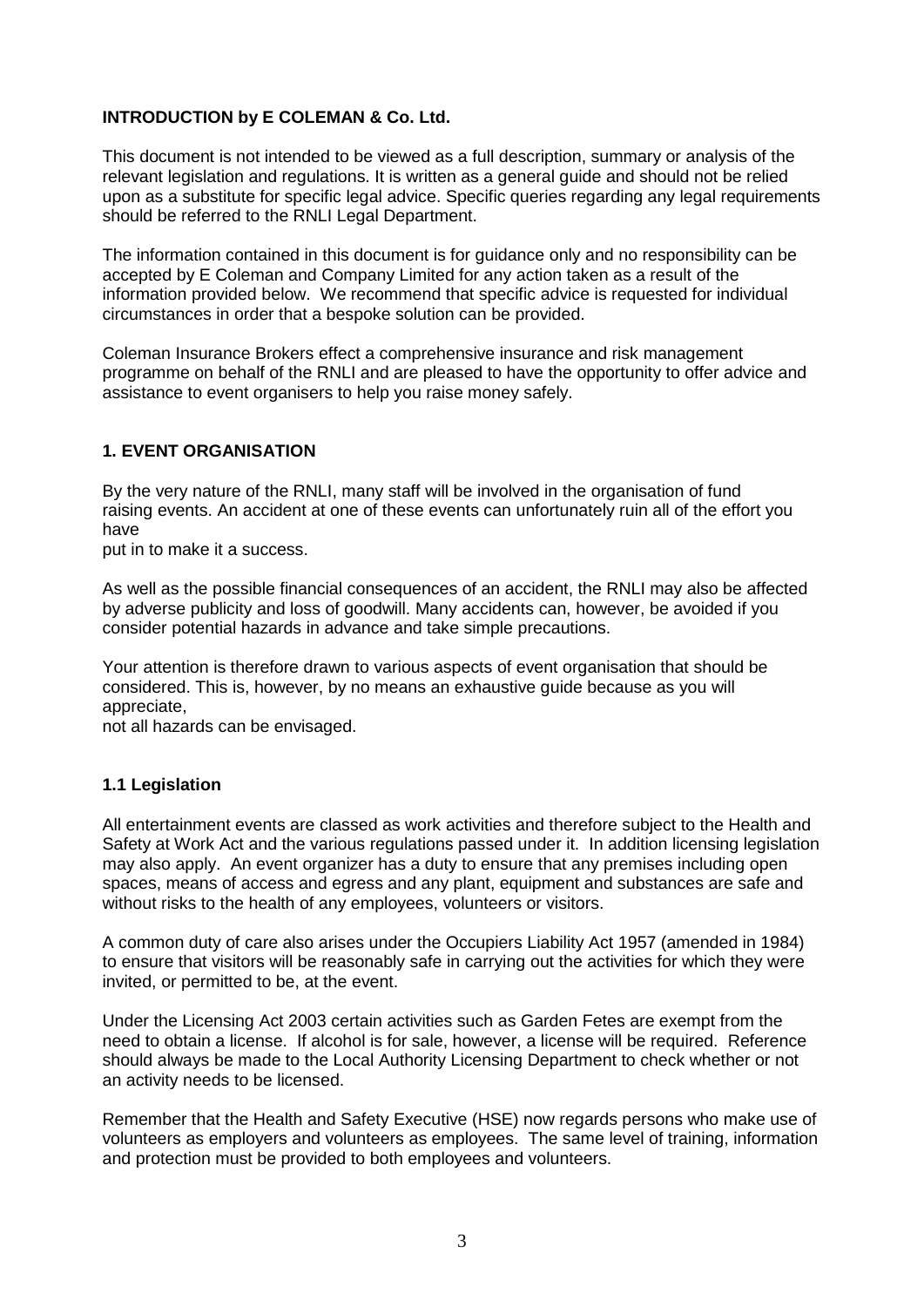#### **1.2 Advice for the Trustees regarding Professional Fundraisers and Commercial Participators**

As trustees of the RNLI if you decide to raise funds by employing a professional fundraiser, or by entering into a promotion with a commercial participator, you need to be aware of the provisions of Part II of the Charities Act 1992, and the Charitable Institutions (Fund-raising) Regulations 1994, these include requirements for:

- A written agreement, in a prescribed form, between the RNLI and the professional fundraiser or the commercial participator;
- A clear statement to be given to inform potential donors what proportion of their donation will be used to pay the costs of the fund raiser;
- The public to be informed how the RNLI will benefit from its involvement with a commercial participator;
- Transfer of funds raised by professional fundraisers or commercial participators to the RNLI.

#### **1.3 Unauthorised Fundraising by Professional Fundraisers or Commercial Participators**

Where a commercial participator or professional fundraiser is acting without an agreement from the RNLI (or in accordance with an agreement which is not in the prescribed form), the court may grant an injunction restraining the fundraising.

In addition, it is also possible for the trustees to stop funds being raised in the name of the RNI I where:

- The fundraiser is using methods to which the RNLI as a charity objects
- The fundraiser is not a fit and proper person to raise funds for the RNLI
- The RNLI does not wish to be associated with the fund raising venture

Further details are available from The Home Office and The Charity Commissioners.

#### **1.4 General Guidance**

Safety need not be financially expensive, but effective organisation can be expensive in time. Planning needs to take place well in advance of the event.

Each individual involved in the organisation of an event should have a clearly defined area of responsibility and this should be communicated to all of the others involved. For a larger event or

one that is spread over a large area, you may wish to consider a central control point with one specified person to take overall control in the event of an emergency.

If equipment such as benches, chairs and tables need to be set up or moved, you should carry out a risk assessment first of all to establish the safest way of moving the equipment. Back injuries through poor handling of loads are unfortunately all too common and can result in permanent disability. You should therefore ensure that the people assisting in this task do not have back problems. Do you need to consider the use of lifting equipment? If so, the people who

will be using it need to be trained and experienced in the handling of such equipment.

For some events, you may need to consult with the local Police or Fire authority for advice. You should only carry out appropriate risk assessments where the event is being organised by the RNLI.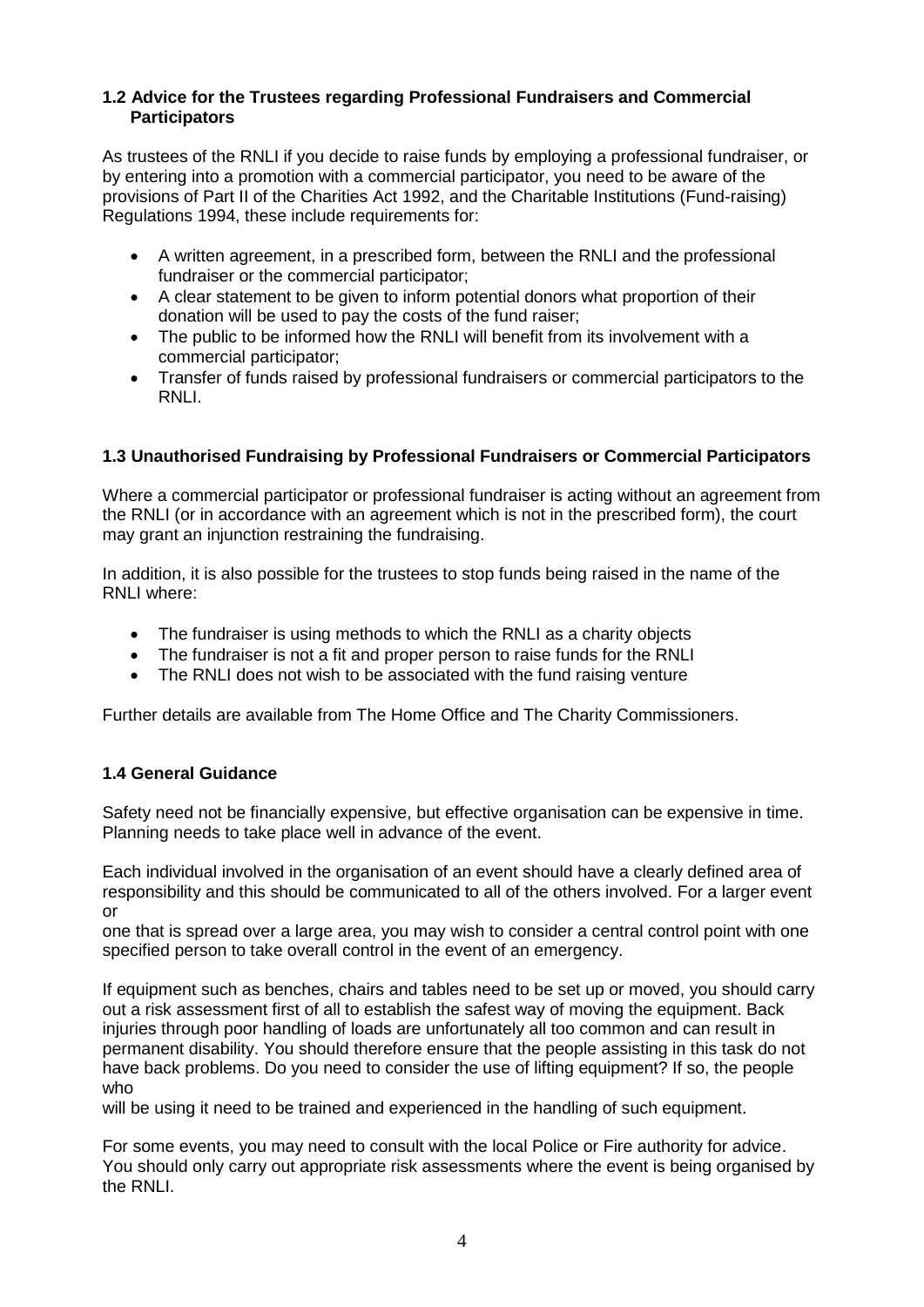Where a third party is raising money on behalf of the RNLI they must complete their own risk assessments, and you should not carry this out on their behalf as potentially this could infer a liability on the RNLI which would not otherwise have existed. If in doubt about how to carry out a risk assessment please refer to Colin French or Natasha Hepworth at RNLI HQ Poole. A risk assessment is not only a requirement under Health and Safety legislation but is also a useful defence document should a liability claim arise.

There is no legal requirement to display details of RNLI Public Liability insurance arrangements, although details should be given to anyone reasonably requesting this information, such as a Local Authority when you are hiring their premises for a fund raising event.

# **1.5 Alcohol**



Alcohol is a major contributor to, and in some cases the root cause of, many serious accidents. Whilst an animal ride or a go on the bouncy castle might seem like a good idea at the time, it can

result in serious injury when mixed with alcohol.

Further, as the HSE remind us every year, alcohol and fireworks do not mix. If your event features potentially hazardous activities such as target shooting with guns and bows, pole climbing and bar fly jumping, and you are planning to have a beer tent, you should consider whether the two are compatible. It should also be borne in mind that it is a criminal offence to serve alcohol to a person who is drunk.

# **1.6 Disclaimers of Liability**

You may wish to display disclaimer notices (in car parks or cloakrooms for example). If so, you should ensure that they are clearly displayed in a prominent position i.e. at the entrance so that it

can be seen before people make the decision to leave their property. You should, however, be aware that under the Unfair Contract Terms Act 1977, you cannot restrict or exclude your liability

for death or personal injury caused by negligence by reference to any contract or to a notice. In all

other cases, the exclusion is subject to the test of reasonableness.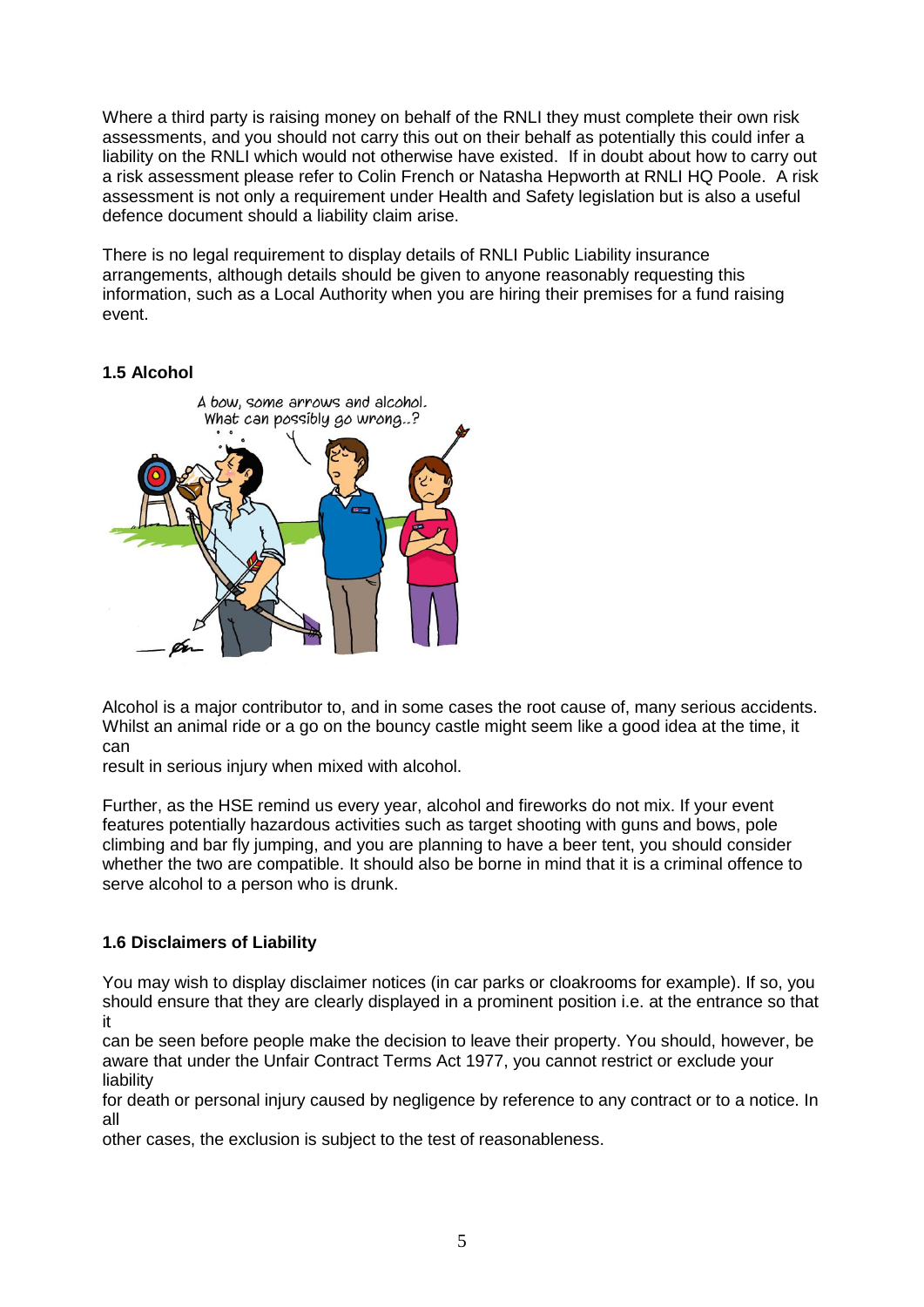#### **1.7 Insurance**

As organiser, it is your duty to ensure that all reasonable precautions are taken to prevent loss, damage, accident or injury. Whilst many of the more 'day to day' events such as the occasional jumble sale or car boot sale, video horse racing evenings, the rattling of collecting tins outside your local supermarket and exhibition stands in the local shopping centre will generally not concern your Insurer, more potentially hazardous activities will require individual consideration by your Insurers, as may events where you are expecting a large attendance.

For certain activities, Coleman's may even need to make separate insurance arrangements for you. 'Last minute' advice may leave Coleman's insufficient time to arrange insurance cover for you, thus jeopardising the event. It is therefore extremely important that you provide the RNLI Insurance Team with as much information as possible well in advance of the planned event to ensure that the necessary insurance is put in place for you.

If you are in any doubt as to whether or not an event you are planning should be notified to your

Insurer, you should contact the RNLI Insurance Team as soon as possible.

All documentation relating to an event (i.e. minutes, letters etc) should be kept by an appointed person. If an accident occurs and a claim is subsequently made against you, these documents could be the evidence needed to prove that you took all reasonable precautions.

If you are inviting people who are not members of your organisations to put on side shows, rides,

stalls, displays and the like, you need to make them responsible for their own property and for any

accident or injury they cause.

Commercial firms (i.e. Operators of Bouncy Castles, Fairground Rides, and Donkey Rides) should have their own insurance as should the better known fund raising organisations (i.e. Lions or Rotary) and groups giving displays.

To obtain clarification on this matter, you should ask them to provide you with written evidence of their public liability cover.

You may be asked to sign an indemnity agreement, particularly if you are hiring equipment or premises. Some of these require you to effect cover that is beyond the scope of your insurance policy, or may commit your insurers to providing an indemnity to another party which in the event of a claim would reflect on the RNLI claims experience. In such instances, you should contact the RNLI Insurance Team before signing the agreement, to clarify what is and what is not covered by your insurance. In appendix 3 you will find an example of such an indemnity.

Where the event you are organising involves the M.o.D., an assault course for example, you will

probably be required to sign a Crown Indemnity. We would ask you not to sign the indemnity form as you are agreeing to indemnify the M.o.D. in respect of their liability.

It is very unlikely that your existing insurance policy will provide this cover and there are very few Insurers in this market. You will therefore need to contact the RNLI Insurance Team well in advance of the event.

If you allow your premises to be hired by another organisation, it is advisable to obtain evidence

of their public liability insurance. You should also notify the RNLI Insurance Team to check that your policy cover is not affected.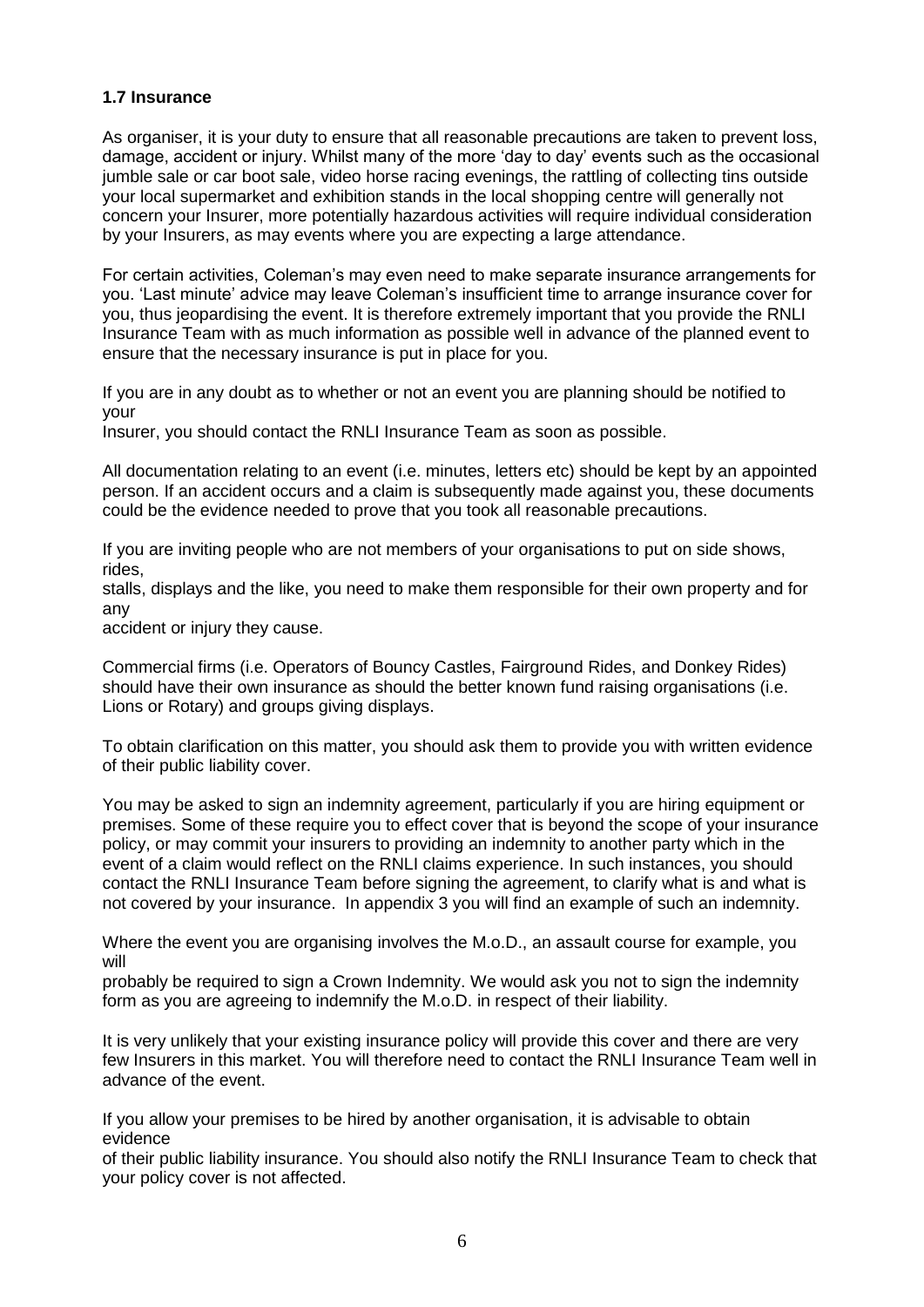Further, you need to ensure that all areas of the premises not in use are secure and that someone (for example, your caretaker) is responsible for checking that the premises are secure at the end of each day and that any alarms are set.

#### **1.8 Additional Insurances**

For some types of event it may be appropriate to arrange additional insurance. For outdoor events where adverse weather conditions could result in the event being unable to go ahead then Cancellation Insurance may be available, although advance notice is required by insurers.

Prize indemnity insurance can be arranged for events such as golf tournaments where a car is put up as a prize for a 'hole in one', or games of chance such as throwing six sixes with dice.

If non appearance of a celebrity means that an event has to be cancelled and refunds made it may be possible to arrange insurance for this type of event. Please contact the RNLI Insurance Team for further details and we will be happy to advise you regarding premiums and availability of cover.

# **2. HAZARDOUS ACTIVITIES**



Fund raising often involves activities that attract sponsorship due to the 'thrill' factor. All such activities carry varying levels of risk as far as the participants are concerned and are usually undertaken by people with little or no experience.

It is your responsibility as organiser to ensure that all reasonable steps are taken to make participation as safe as possible. This will involve careful and expert assessment of the risk well in

advance, supervision and the provision of full and adequate equipment.

In the event that a dangerous activity is to be organised then this should only be done using a company specialising in this type of event as the RNLI Public Liability insurance will not automatically cover such activities.

The following is a list of potentially hazardous activities, although this list is not exhaustive and if in doubt you should contact the RNLI Insurance Team for guidance before proceeding, as it may be necessary to contact insurers for the arrangement of suitable cover:-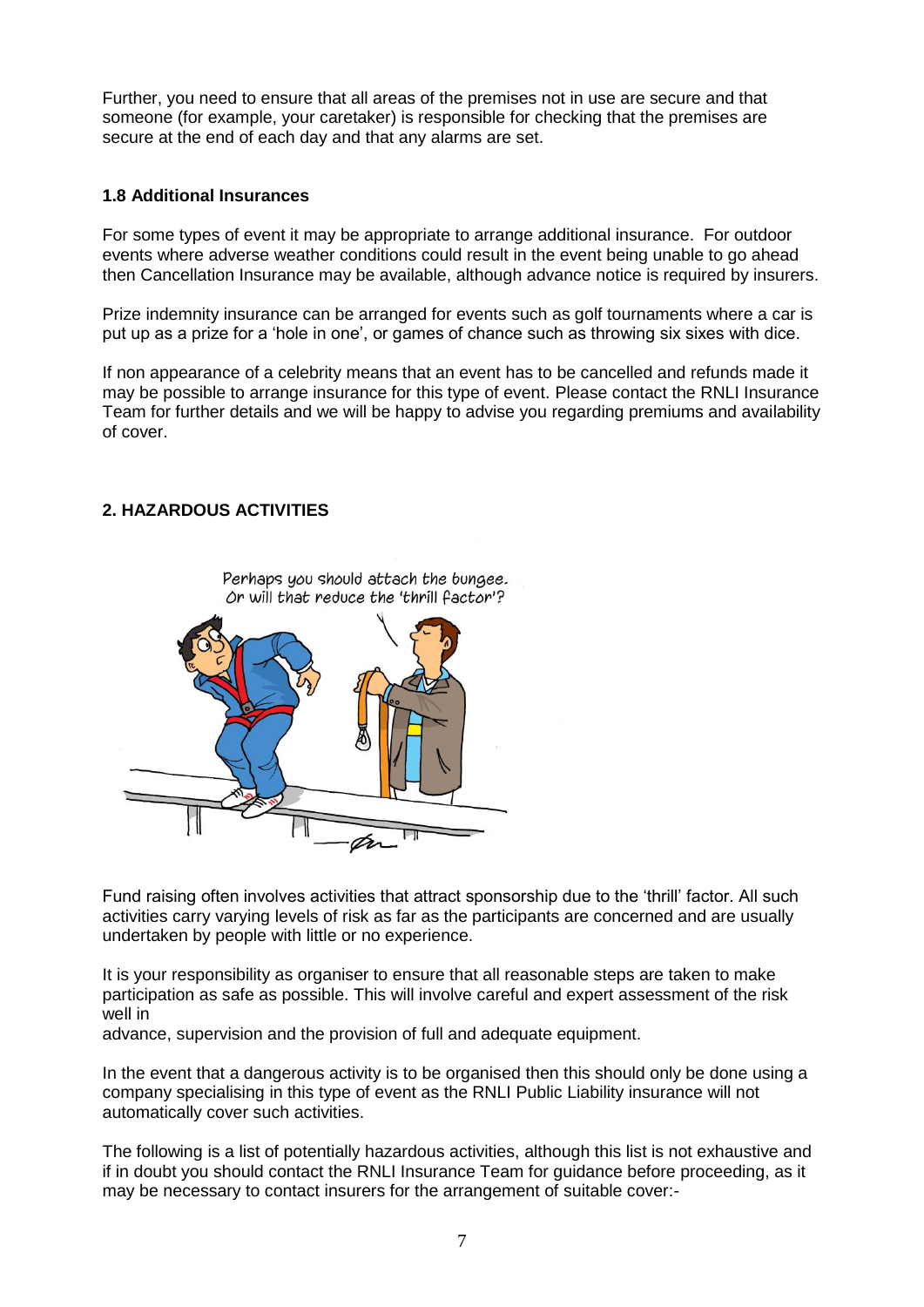**Rock climbing Abseiling Jet-skiing Water skiing Sub aqua diving Dry slope skiing Clay pigeon shooting Archery Assault course Barfly jumping Bungee jumping Pole climbing Caving Parachute jumping Ballooning Gliding Flying Bonfire and fireworks displays Truck pull White water rafting Sumo wresting on pontoons**

#### **2.1 Airside Events**

As a general rule Public Liability policies carry a market exclusion for events held airside, that is to say where activity is being carried out on the airport runway, pans or taxiway. Cover can usually be agreed for events held airside providing advance notice of at least 7 working days is given with full details of the activities. It will be a proviso that the event is being held in an area of the airport away from which aircraft land, manoeuvre, and park or take off. For example if an airport is closed whilst the event is being held this would usually be acceptable. Each instance will need to be individually agreed.

#### **2.2 Bouncy Castles**



Bouncy castles are a common feature at fund raising events. Government statistics indicate that every year there are approximately 10,000 accidents resulting in injuries to children arising from the use of inflatable bouncy castle within the UK. Of these, some 4000 were caused by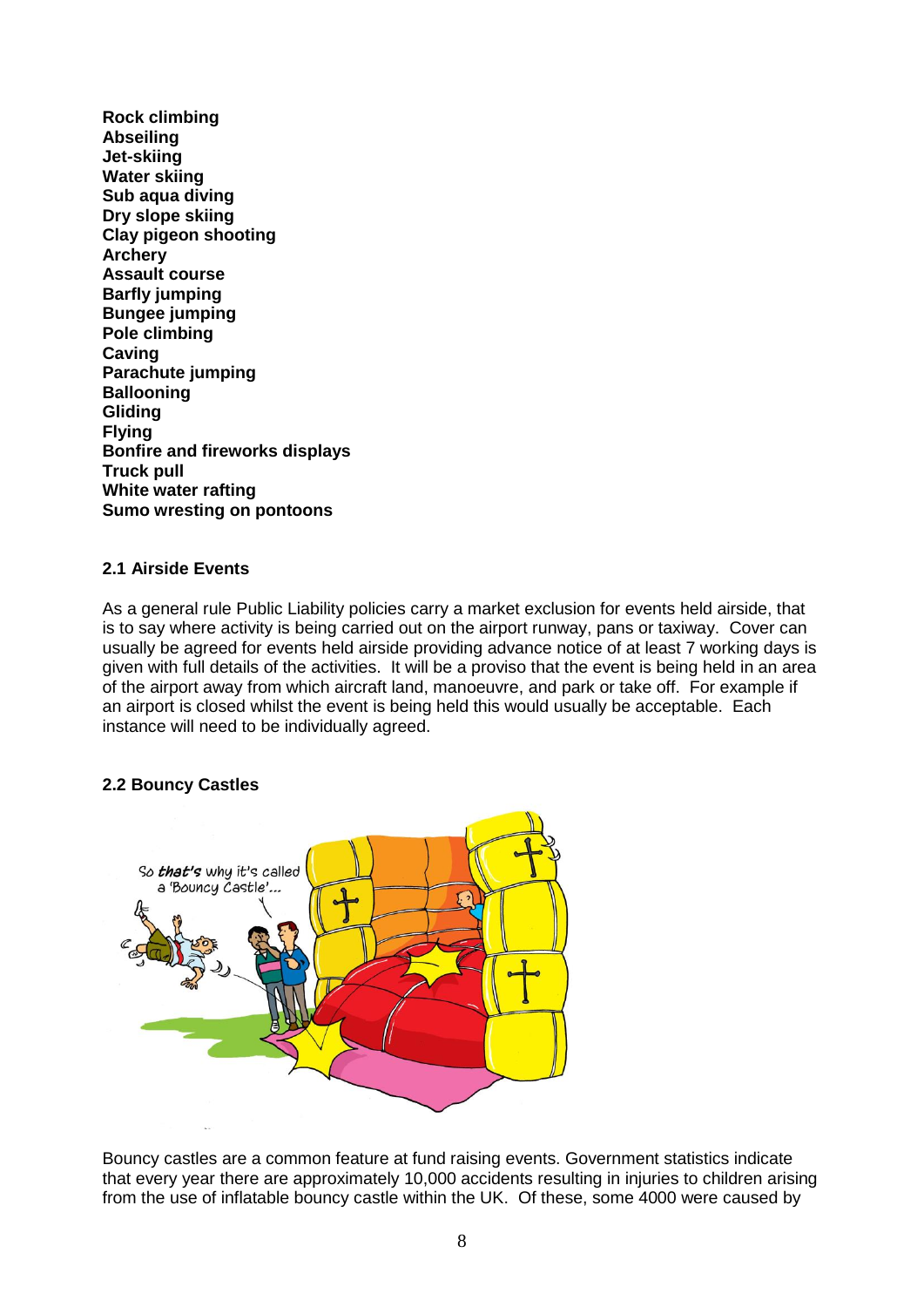bouncy castles being used at home and 6000 locations away from the home. Many of the injuries were serious, including broken bones and severe lacerations.

Before hiring a bouncy castle always ensure that that the hire company;-

- Fully complies with the safe use and operation of play inflatables including bouncy castles guidance issued by the PIPA inflatable Play Inspector Scheme. This guidance can be downloaded from [www.pipa.co.uk](http://www.pipa.co.uk/)
- That the company is responsible for setting up, operation and supervision of the bouncy castle using competent employees.
- The company provides evidence of public liability insurance with a limit of indemnity of at least £5M. If in doubt as to the suitability of the insurance arrangements please refer to the RNLI Insurance Team.

#### **2.3 Firework Displays and Bonfires**



Firework displays should wherever possible be organized and operated by the manufacturer of the fireworks or a professional operator using fireworks which comply with the appropriate British Standard. Every year people are seriously injured as a result of related accidents despite the repeated media warnings. The RNLI Combined Liability Insurance policy does not automatically provide cover for firework displays and should cover be required it may be possible to arrange this in certain circumstances.

In order that insurers can have time to consider the provision of cover please give at least 10 working days notice of the event and you will need to provide the following information as a minimum:-

- 1. Is the event organised in accordance with DTI regulations? Please see [www.dti.gov.uk/fireworks](http://www.dti.gov.uk/fireworks) for further guidance
- 2. How many stewards/volunteers will attend to ensure the safe running of the event?
- 3. Will there be a bonfire and if so how far away will this be from the crowd and buildings?
- 4. Will there be staging and seating erected?
- 5. Has permission from the local authority been sought and granted?
- 6. Has the advice of the Police and Fire Authority been sought and granted?
- 7. Will the public be advised not to bring fireworks and how will this be monitored?
- 8. Will the site be alcohol free and how will this be monitored?
- 9. Will persons suspected to be under the influence be barred?
- 10. How many people are expected to attend?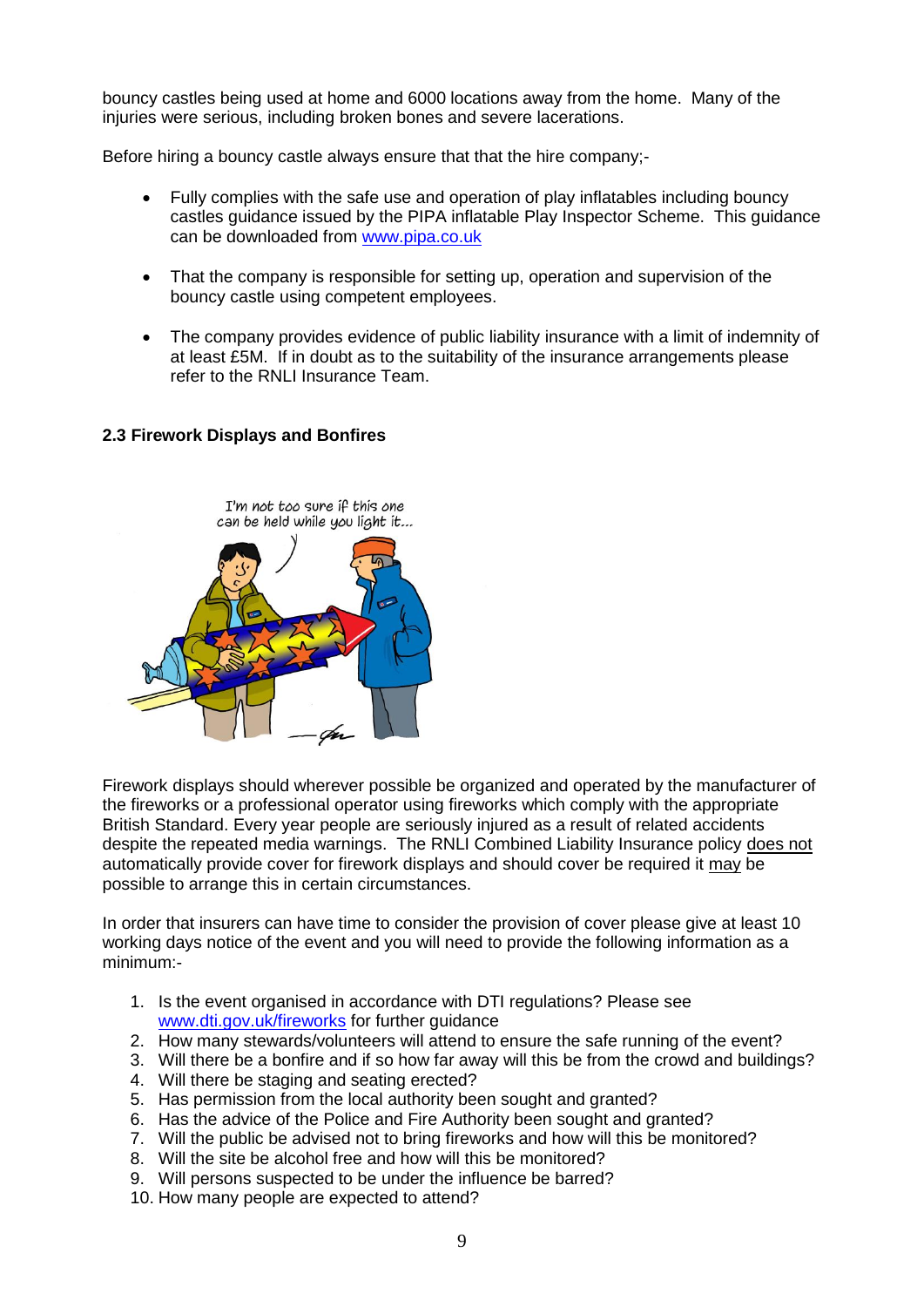Car parking areas should be sited away from the display area and dropping zone. Signpost clearly and keep vehicular entrances away from pedestrian access.

A sufficient number of marshals need to be provided and access to the site controlled to prevent alcohol and fireworks being brought in by members of the public.

Clearly display signs that no fireworks or alcohol are to be brought in by members of the public. Signs should appear at each entrance.

Qualified first aiders with suitable equipment should attend all organised Bonfire and Firework displays.

Whilst these safety notes are intended to raise your awareness, there may be additional factors to

be considered. For further advice and guidance on this matter as well as on other hazardous activities, you will also need to contact your local HSE inspector or Environmental Health Officer.



#### **2.4 Waterborne fundraising events**

The RNLI arranges Third Party Marine Liability insurance for its activities on water and this includes cover for fundraising events examples of which are agreed with insurers are canoe races, raft races, dragon boat races, tug of war, swimming, walk the plank, greasy pole, duck races, Lifeboat Station open days including going on board a lifeboat and naming ceremonies.

All such events must be risk assessed in the usual way and any potentially dangerous activities should be avoided. If in doubt please contact the RNLI Insurance Team for further advice.

If any items such as pontoons are to be hired or loaned and the structure needs to be insured then at least 7 working days notice is required in order for the appropriate cover can be put in place.

# **2.5 Animals**

If animals feature as part of your event (donkey rides, pet shows, obedience trials for example), you should ensure that there is adequate separation between the public and the animals, particularly if they are pets and unused to crowds.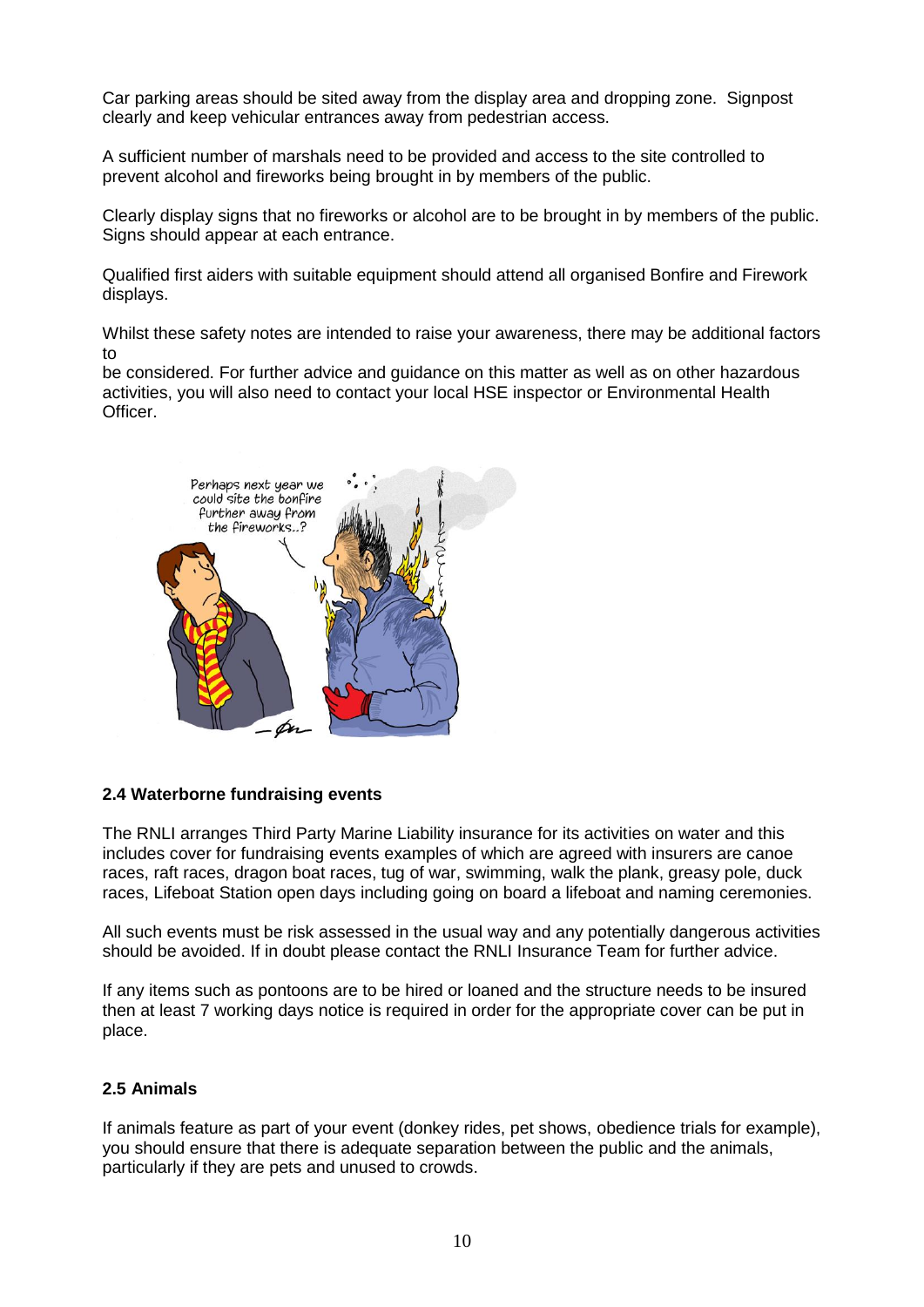Animal rides should take place in a quiet area away from any noisy distractions, which may startle the animal and cause it to bolt. You should also ensure that the animals are placid in temperament and used to these types of activities.

# **2.6 Fairground rides**

These should be provided with a Safety Test Certificate. The event organiser should liaise with the ride operator to ensure that the requirements laid out in the relevant HSE Guidance Note can be fully met.

# **3. VENUE**

As event organiser, you need to consider the suitability of your proposed venue: is the venue you

have chosen suitable in terms of size and access? To help you to arrive at your decision, we suggest that you consider the following points:-

- are the buildings large enough with sufficient entrances and exits for the numbers anticipated?
- are the exits clearly marked?
- does anyone participating in the event need to bring in equipment? If so, are the doorways
	- wide enough?
- are there awkward steps or corridors to negotiate?
- are there sufficient people to help unload?
- will vehicles need to be brought close to the entrance and if so, what are the traffic implications?

You should contact your local Fire Prevention Officer (and the owners of the property if you are hiring premises) to ensure that the proposed use is acceptable and that you are not breaching any fire regulations or lease/tenancy agreements.

# **3.1 Electrical Cables**

If an electricity supply is required (perhaps for the PA system or lighting and sound equipment), the electrical cables should be laid away from public thoroughfares to stop people tripping on trailing wires. The use of adapters and distribution boards to increase socket access should be strictly controlled. The equipment should be properly installed and inspected by a competent person.

# **3.2 Spacing Between Stands and Attractions**

Plan the layout of the event; for example if you are planning to have a target shooting or archery

stand, ensure that there is enough space for people to shoot safely and that there is no public access behind the stands.

# **3.3 Use of Temporary Trestle Tables**

Bearing in mind the fact that the tables could be standing on uneven ground and could be knocked by people attending the event, you need to consider whether the tables are suitable stands for hot drinks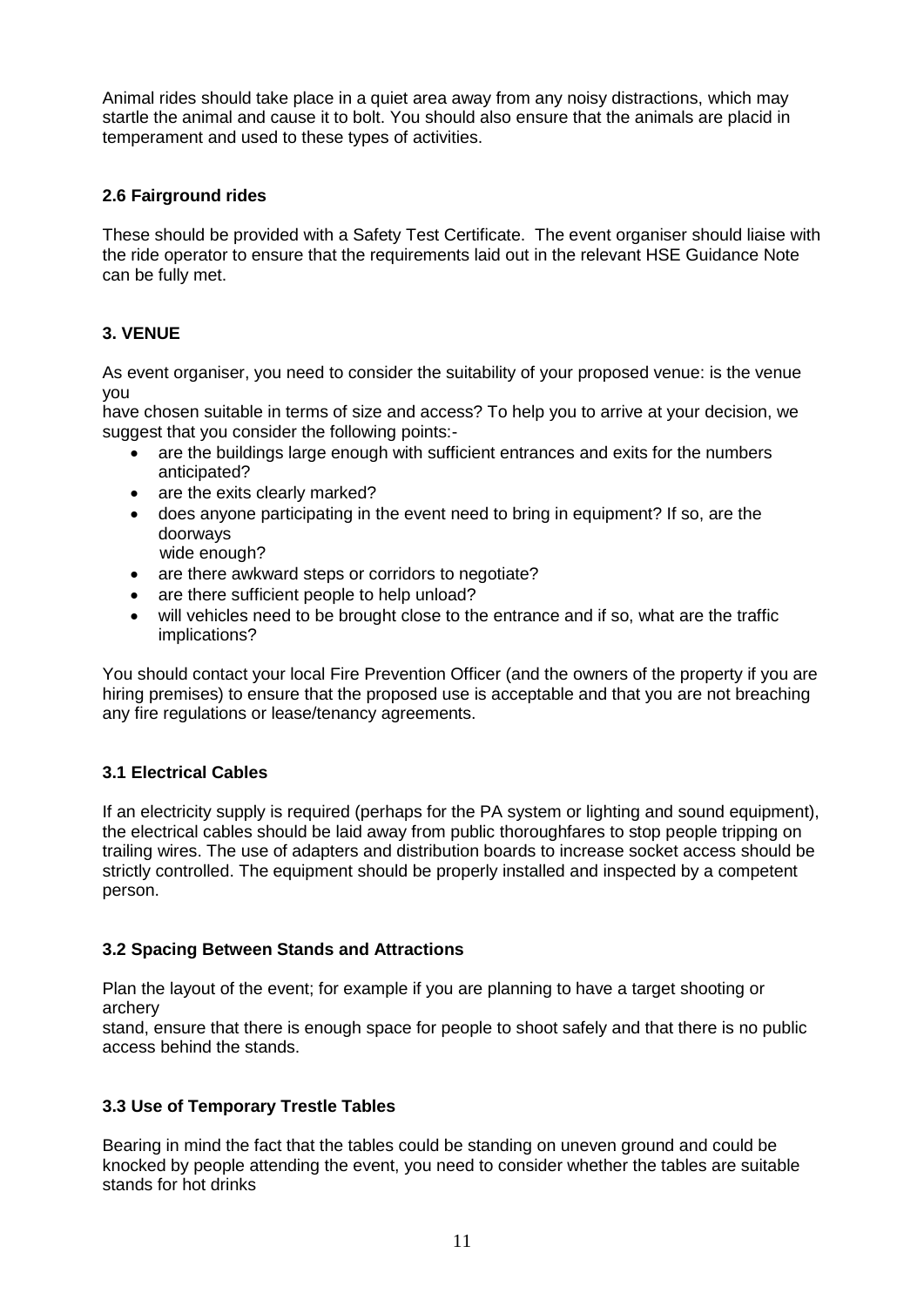# **3.4 First Aid**

You need to consider whether or not the event warrants formal first aid facilities, for example, attendance by St John's Ambulance. Even if not, it is advisable to arrange for someone with a qualification in first aid to be in attendance – perhaps one of your employees or volunteers. You

should then make sure that everyone assisting at the event knows who this person is and where

he or she can be found.

# **3.5 Crowd Control**

If you are anticipating a large attendance, you should consider whether some form of crowd control is necessary. Are you expecting visitors to arrive on foot or by vehicle? If both, the vehicle

and pedestrian entrances and exits should be kept separate where at all possible. Could there be

a bottleneck at the entrance (to collect entrance money for example) and if so, could this create congestion outside the venue? Can this be avoided? Does the event warrant a Police presence to

assist in crowd or traffic control?

If you intend to provide car parking facilities, you may need designated marshals to guide the cars. The marshals need to wear fluorescent vests to ensure that they are clearly visible. You should ensure that there is an overall plan and that there is a person responsible for briefing the

marshals. If the event is spread over a large site, the marshals should be able to communicate with the central control point.

If part of the event requires cordoning off (i.e. a show ring or a bonfire and fire work display), you

need to consider whether the material used will prevent people, particularly children, from creeping forward beyond the cordon.

# **3.6 Marquees**

Marquees should be supplied by a specialist company, and erected by competent people. All the supporting poles, frames, guy ropes, stakes anchors and fastenings etc should be checked regularly on site. Exit routes from marquees may be located over uneven ground, temporary flooring etc. These should be taken into account to ensure that there are safe entry and exit routes.

Always check that the company carries public liability insurance for at least £5M. A bona fide company will be happy to show you evidence of their insurance arrangements.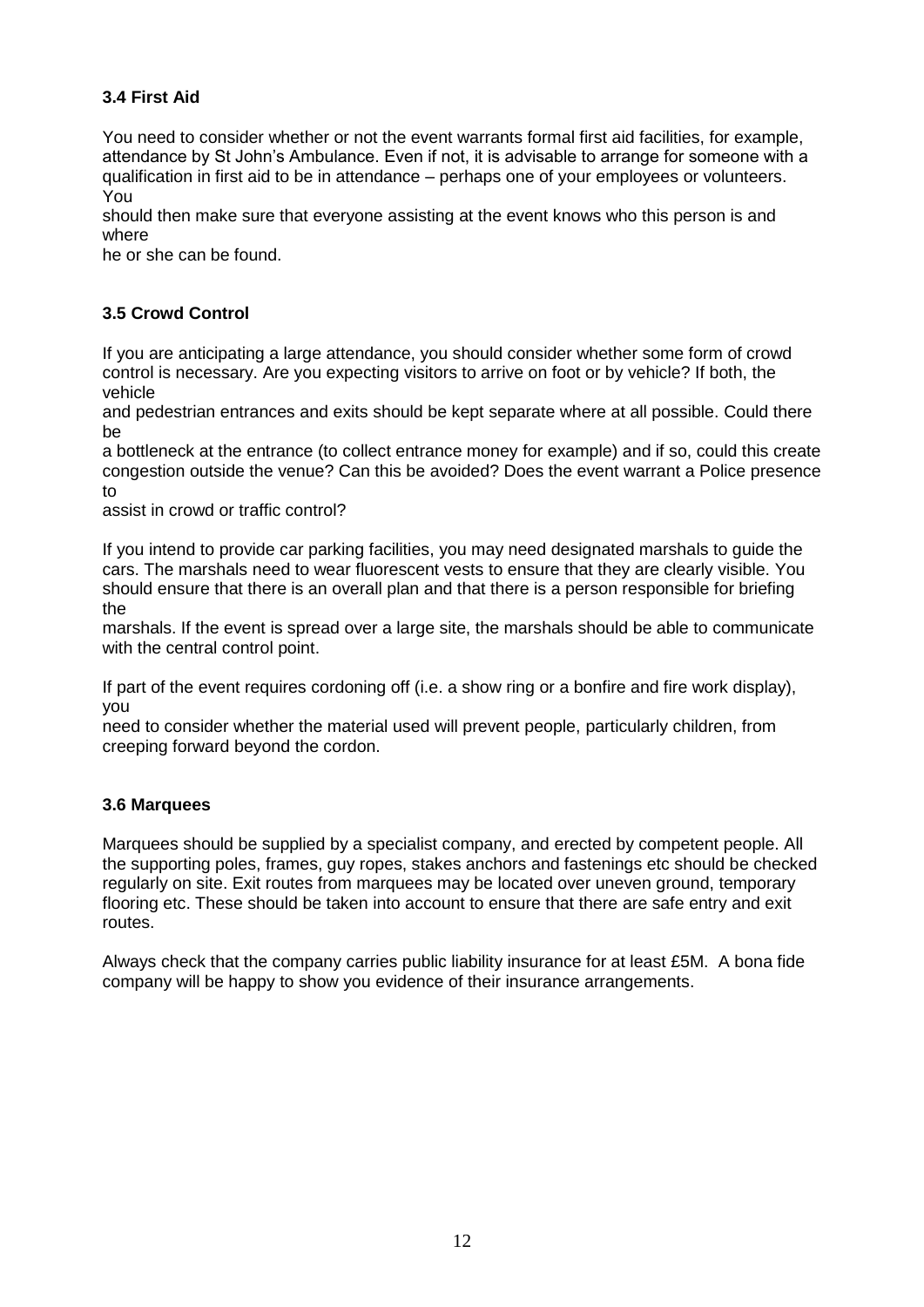#### **3.7 Cash Handling**



Consideration must be given before the event to handling of cash and the security of those involved in collecting and banking money. Every stall or attraction should be provided with a cash box of some kind in which to collect entry charges and payments.

A float will be required for each cash collection point at the start of the event, and takings must be removed on a regular basis during the course of the event so that large sums of cash do not build up. If admission and other charges are set at a round amount, this avoids the need for large amounts of small change. Selling tickets in advance will reduce the amount of cash you have to handle on the day itself.

A secure place must be decided upon in advance in which to collect cash and count it prior to banking. A safe could be used to keep cash in overnight before banking the next day. If considered safe to do so you could use a bank night safe facility. Ideally a professional security company should be used to collect cash on the same day. Remember the safety of people is always more important than the protection of money.

Under your current insurance arrangements it is a policy condition in respect of any one transit that the following minimum number of able-bodied adults shall carry the money which shall be divided equally between them as follows: NO. OF PERSONS

|                   | 110. UI 1 LIVUUTU                  |
|-------------------|------------------------------------|
| £1 to £2,500      |                                    |
| £2,501 to £7,500  |                                    |
| £7,501 to £10,000 | -2                                 |
| £10,001 and over  | <b>Specialist Security Company</b> |
|                   |                                    |

#### **3.8 Raffles:**

There are three types:

1) Small. If you hold a raffle at a one-off event where it is not the focus, for example a dinner or dance, you do not need a license. However, you can't have money prizes (except for store vouchers), or spend more than £250 on prizes (not including donated prizes). The raffle must also be drawn at the event.

2) Private – If you hold a raffle through your workplace, school or club you will not need a license. However, you will only be able to sell tickets to members of the above, and they must be printed, as per the Lotteries Act, but no registration is required of the raffle.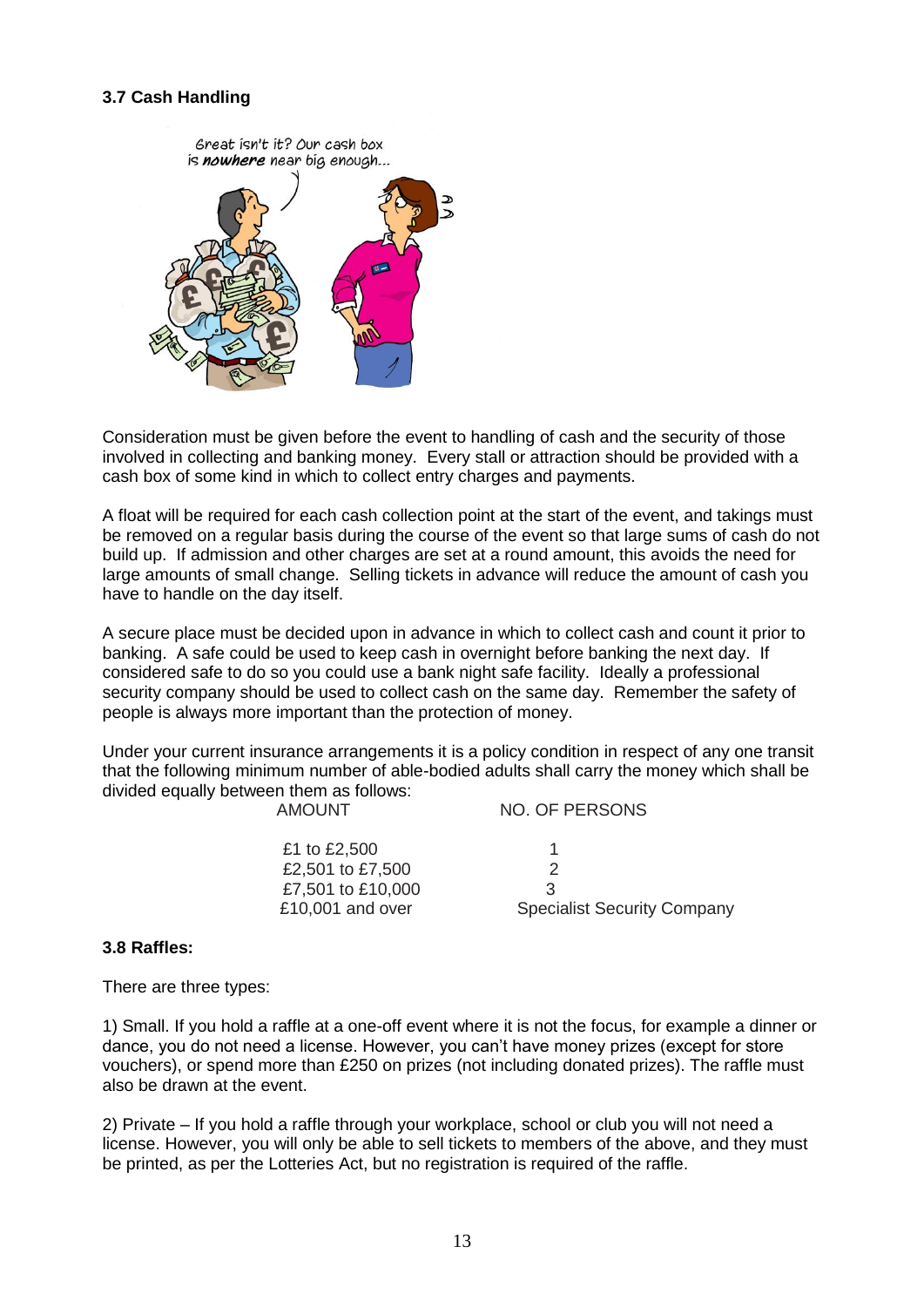3) Public – If the raffle is open to a wide audience over a long period of time you need to register with your local authority. You will be the promoter, therefore personally liable for its organisation.

Information on The Lotteries and Amusement Act 1976 is available from the Gaming Board – 020 7306 6200, www.gbgb.org.uk or your local library should hold a copy

#### **4. PARADES AND CHARITY WALKS**

Large numbers of people walking along roads obviously creates a hazard, and unless adequate precautions are taken to safeguard walkers, there is a high risk of death and injury. In hours of darkness the danger is even greater and therefore The Royal Society for the Prevention of Accidents (RoSPA) discourages walks at night. Whereas in the past the police would take control of walks and parades, close roads, stop traffic and provide general marshalling, they are now much less likely to be prepared to do so. This means that there is much greater responsibility on the organizers to provide the necessary stewarding.

# **4.1 Initial Planning**

The following should be done prior to the event:

- Contact the local police for guidance and give them full details of the route, numbers involved, times and nature of the walk or parade.
- Ask the police if they are able to marshal the event. They may still be prepared to do so in your area.
- Assess if any official road closures are required for the event. If so, contact the local authority. Note there is normally a charge for this application.
- Carefully plan the route to avoid dangerous junctions and minimize the number of roads which need to be crossed. Restrict walkers to a single side of the road.
- Recruit sufficient numbers of safety marshals so they can be positioned at all key points; at road junctions, at the front and rear of the walkers and alongside the offside of the road.
- Provide marshals with high visibility jackets
- Remember that members of the public do not have any legal powers to stop or direct traffic. However, drivers do have a duty of care and should stop if someone in a high visibility jacket is helping children to cross the road.

#### **4.2 RoSPA advice for charity walks**

- 1. A minimum age of at least 16 years is preferable
- 2. Where younger persons are included they should be adequately supervised by responsible adults
- 3. Suitable walking footwear should be worn
- 4. Bright clothing should be worn by walkers to help drivers to see them. During the day, wearing something fluorescent is best. In the dark walkers should wear retro-reflective materials.
- 5. The police should be asked for their advice on the choice of route, time and day and their directions should be obeyed.
- 6. In any event, heavily trafficked roads should be avoided, especially at night
- 7. Walkers should be started at intervals; mass starts are dangerous
- 8. The start and finish should be off the road
- 9. Walkers should be reminded of the requirements of the rules and the illustrations of signals to other road users under the Highway Code.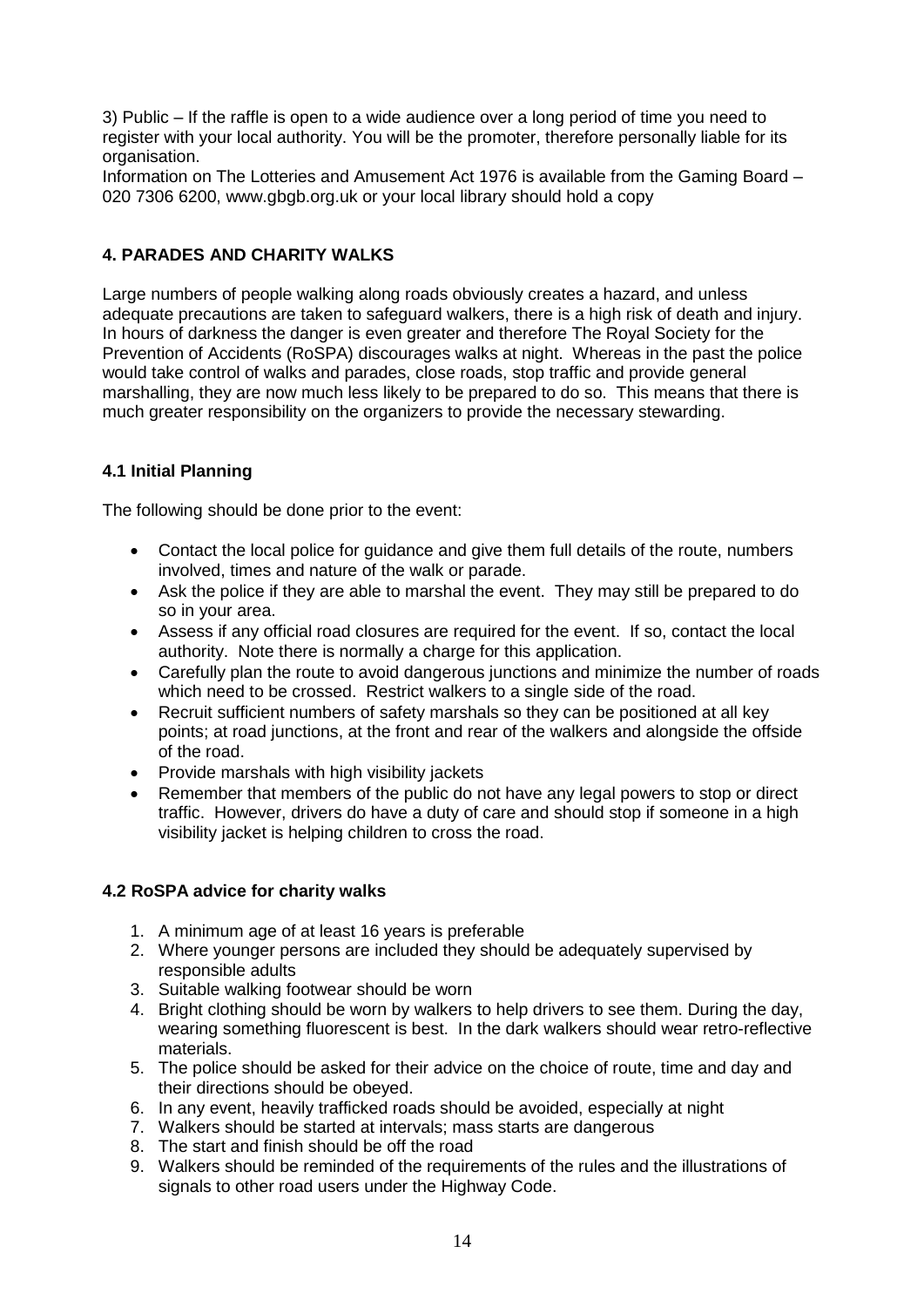- 10. Where there is no footpath, participants should walk on the right hand side of the road, facing oncoming traffic
- 11. Any vehicles used in a supervisory capacity should not travel at a slow speed and cause obstruction to other traffic.
- 12. In rural areas walkers should be sure to close any gates they have to pass through, so that animals cannot stray onto the highway
- 13. There should be a follow up system so that no participant is left behind needing help

# **5. EVENTS HELD IN PRIVATE HOMES**

There are many instances where RNLI authorised fundraising events will be held in private homes or the grounds, these will range from coffee mornings, bring and buy sales, garden parties, fetes and open garden events where food and drink are supplied.

There has been a lot of controversy in the media recently concerning the insurance of such events and it is understood that fundraisers need clarification on this subject. Coleman's in conjunction with RNLI have taken legal advice in order to be completely clear.

Because of the Occupiers Liability Act 1957 the person exercising control over who is allowed to enter the premises (the homeowner) is deemed to be liable for any injuries sustained by visitors from such things as loose paving stones, pot holes in the driveway, overhanging hedges or nails sticking out of a gate to give but a few examples.

In the first instance the homeowner should contact their home insurance provider and advise them of the event being held and enquire whether the policy will provide liability insurance. The answer is very much determined by the home insurance provider. High Net Worth household policies with providers such as Chubb Insurance do generally include cover for charity garden parties, open gardens and similar events, although reference should always be made to insurers for clarification.

In the event that the home insurer will not provide liability insurance for an RNLI authorised fund raising event Coleman's have negotiated a contingency liability cover with Zurich Insurance.

Liability cover for RNLI property brought to the premises such as trestle tables and chairs which might collapse and cause an injury will be provided by Zurich the liability insurers for RNLI.

Where an event is being held In Aid of RNLI the organiser still needs to check with their home insurer and if they will not provide liability insurance for a charity fund raising event then the home owner will need to arrange their own insurance. Coleman's suggest Event Insurance Company [www.events-insurance.co.uk](http://www.events-insurance.co.uk/) telephone 0800 515 908 who can give both insurance advice and offer a product that may be suitable.

# **6. SALE OF SECOND HAND GOODS**

Each year many dangerous items (particularly electrical items) are generously donated to charities with the end users often being the most vulnerable members of society. Whilst these items are given with the best of intentions, the end result could be injury or possibly death. These guidance notes are designed to help you avoid accepting the most hazardous items and to ensure the safety of those who purchase from you. A responsible person should be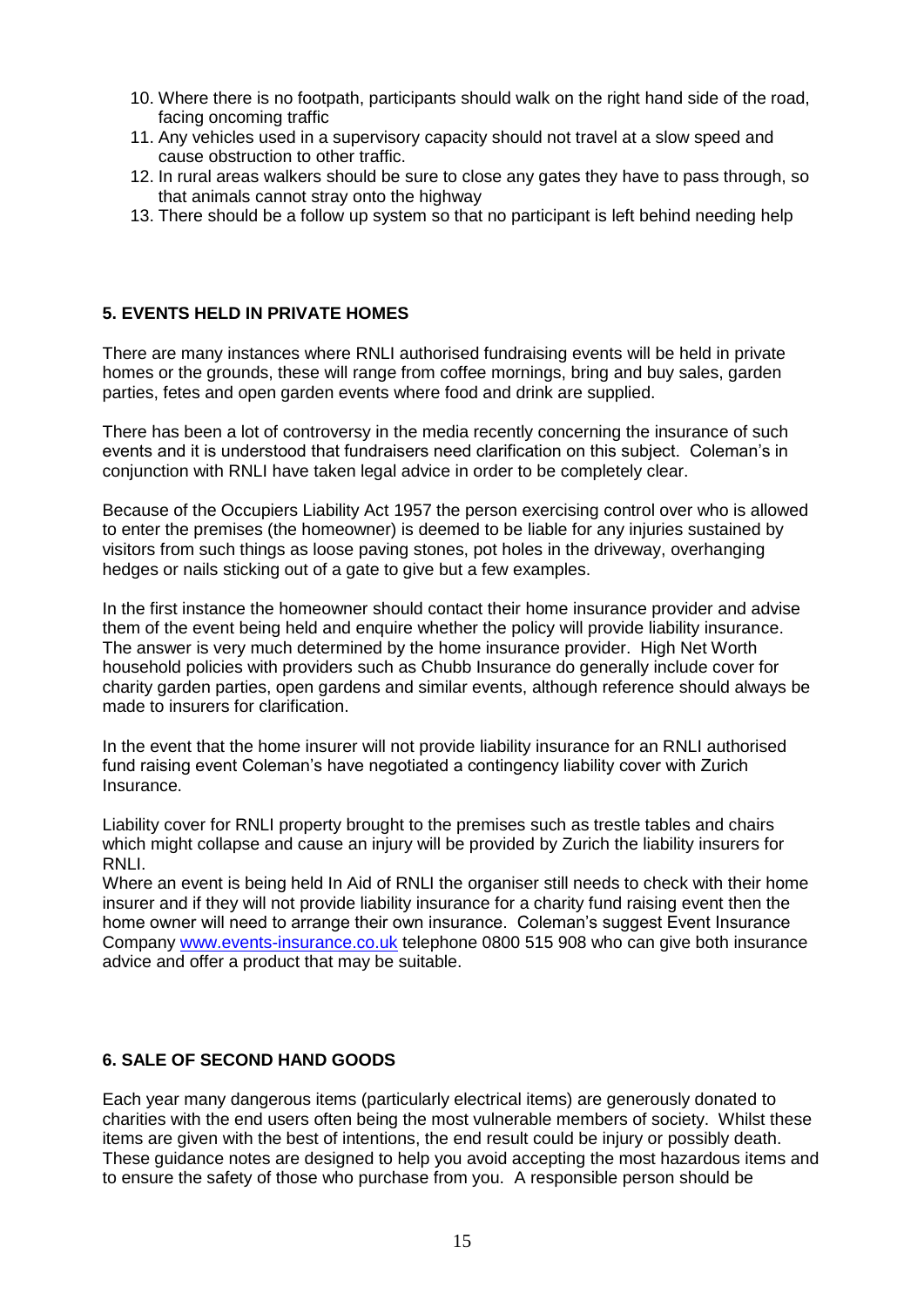appointed to check through the items prior to sale to eliminate any items which seem dangerous by their nature or condition.

#### **6.1 Furniture and soft furnishings**

The Furniture and Furnishings (Fire Safety) Regulations 1988 govern the sale and supply of new and second hand furniture and furnishings. The law applies to retailers, second hand shops and charity shops as well as auctioneers.

The regulations apply to upholstered domestic furniture, including settees, chairs, bed bases, mattresses, headboards, stools, dining chairs, sofa beds and garden furniture suitable for indoor use. Nursery items such as prams, pushchairs, playpens, cots and carrycots are also included. Cushions and pillows are controlled as well as loose covers for upholstered furniture.

Any furniture manufactured and sold since 1990 should comply with the regulations. Any upholstered furniture made before 1950 is totally exempt, even if it has been re-upholstered.

You should be able to tell that furniture complies with the Regulations as a 'permanent' label should be attached to the item. This is normally headed 'CARELESSNESS CAUSES FIRE' and then states that the item complies with the Furniture and Furnishings (Fire Safety) Regulations 1988. It also explains in detail that the various components comply with the relevant ignitability tests.

Beds and mattresses do not have to have the permanent label, but usually have some indications that the Regulations have been met such as a blue 'BS 7177:1991/1996' label claiming compliance and showing the date of manufacture.

As a guide furniture and furnishings manufactured between 1950 and 1990 should not be accepted for sale.

#### **6.2 Electrical appliances**

Heating appliances and electric blankets should not be accepted. There is a substantial risk of these items being faulty and possible serious injuries and death resulting.

Other electrical items may be accepted for sale provided that you have them inspected and tested by a competent person, such as a suitably qualified and experienced electrician (preferably a member of the National Inspection Council for Electrical Installation Contracting (NICEIC), or the Electrical Contractors Association (ECA) before the goods leave your control.

A register should be kept of all items inspected, including date inspected, description and any serial numbers and the items should be tagged to show that it has been accepted. If it is not practical to arrange a professional inspection the best thing is to refuse donations or electrical and heating appliances.

#### **6.3 Gas appliances**

These items may be accepted for sale provided that you have them inspected and tested by a competent person, such as a gas installer registered with the Council for Registered Gas Installers (CORGI), and a record is kept of all items inspected, including date inspected, description and any serial numbers and the item should be tagged to show that it has been inspected.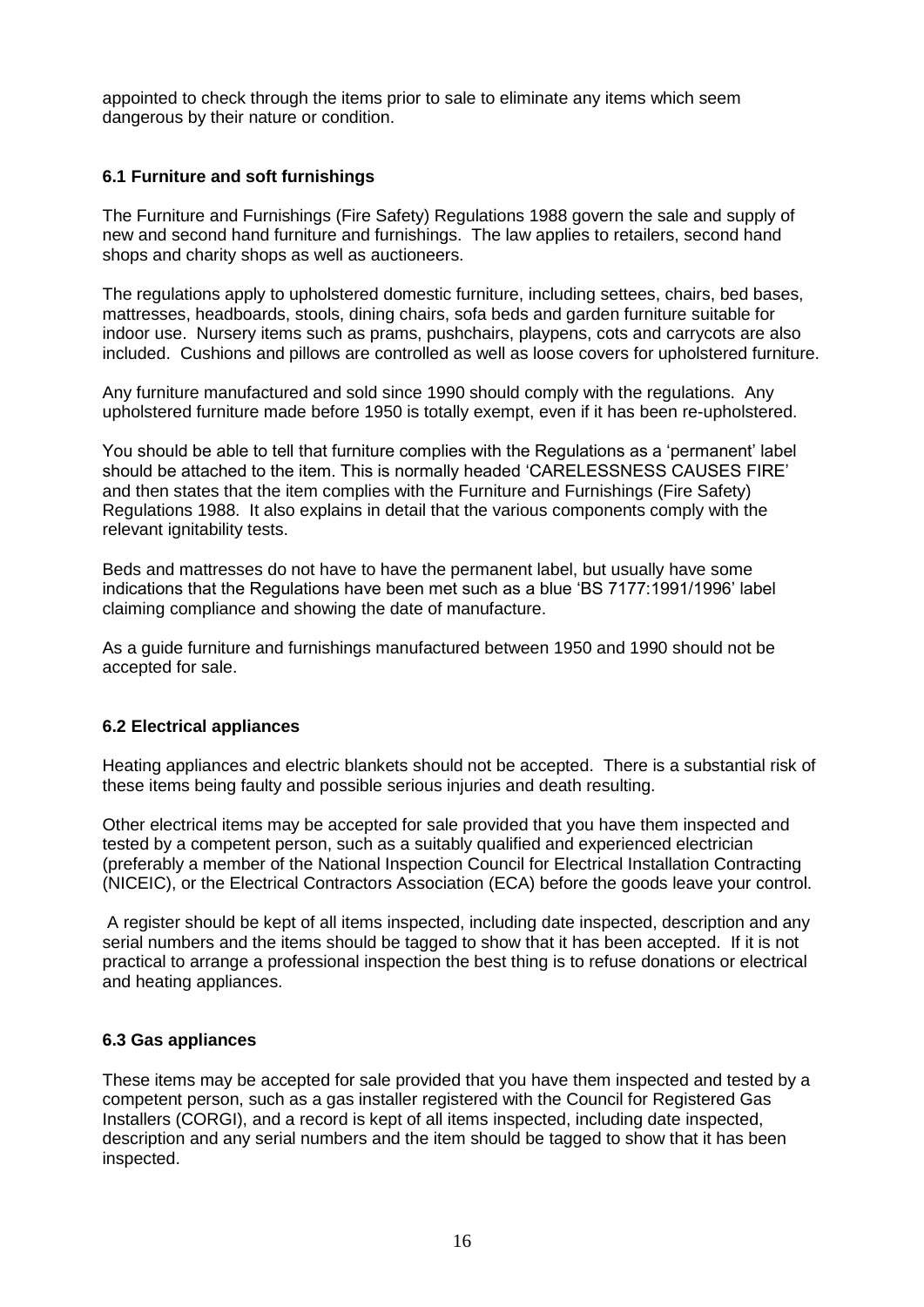# **6.4 Toys**

Toys, including second hand toys, must comply with the Toys (Safety) Regulations 1995. It is now an offence to supply a toy that does not carry a CE conformity marking. Details must be included of the name, trade name or trademark and address of the manufacturers if they are established in the EU, or the importer if appropriate. The use of the CE marking is confirmation that all the provisions of the Regulations have been complied with.

Electrically operated toys (other than battery toys), must be inspected prior to sale by a qualified and experienced person in the same way as for other electrical items and details recorded as noted above.

Any other toys must be inspected prior to sale by a suitably trained and experienced person to ensure it complies with all the relevant regulations. Guidance can be obtained from your local Trading Standards Officer.

# **6.5 Children's Clothing**

In order to prevent injury and possible strangulation in children, the Children's Clothing (Hood Cords) Regulations 1976 prohibit the sale or possession of a child's outer garment with a hood, where a hood cord is fitted. This includes second hand clothing. The regulations apply to raincoats, overcoats, anoraks and other garments suitable for outerwear. This includes tracksuit tops.

To see if the regulations apply, fasten the garment and lay it out as flat as possible. If the chest measures less than 44cm (approximately 17.5 inches) then the garment must not be fitted with a hood cord.

All clothing should be checked to see that it is clean and safe for someone else to wear.

# **7. FOOD**



Food must be stored and served properly. Some foods must be kept refrigerated or stored separately from other foods (for example, cooked meats must be stored separately to raw meat).

Serving utensils and suitable hygiene clothing must also be used (for example, plastic gloves, aprons and hats). Your local Environmental Health Officer will be able to give you advice on food hygiene requirements. Please also refer to the information given in this booklet under the separate heading of 'Food Preparation'.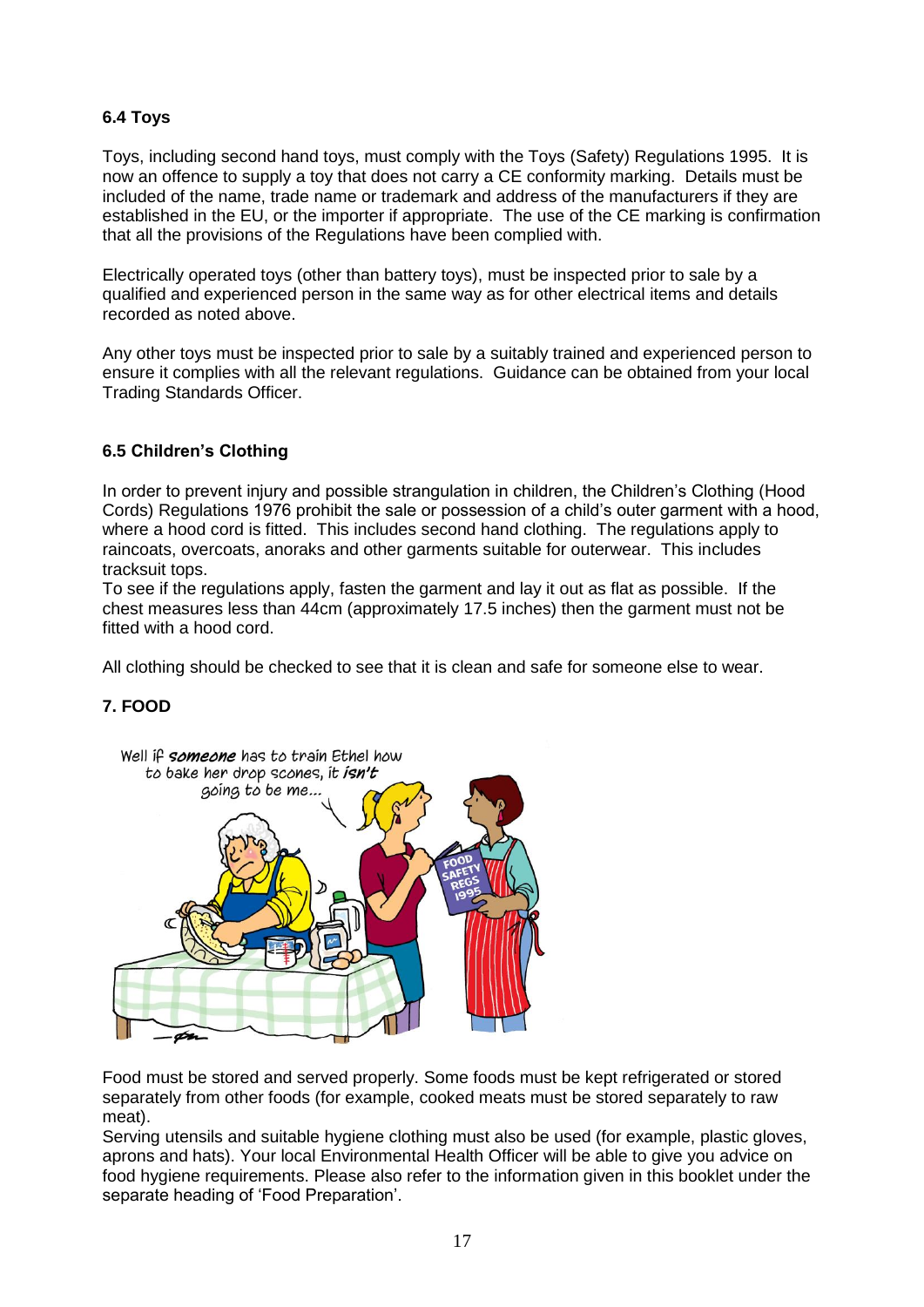# **7.1 Food Preparation**

The law in relation to food and food hygiene is a complex subject. Food hygiene legislation is enforced by each local authority in its area through the work of Environmental Health and Standards Department's Officers. These officers are available to give you advice and guidance. Information and advice should also be available from trade organisations. In some circumstances,

it may be necessary to take legal advice.

The primary legislation on the safety of food is the Food Safety Act 1990 and the Food Safety (General Food Hygiene) Regulations 1995.

This legislation covers all operations involved in selling, possessing for sale, delivering, preparing, labeling, storing, importing and exporting food regardless of the size of the business.

This does not cover food prepared in the home for domestic purposes. But it does extend to activities that might not normally be regarded as 'commercial'. This includes non-profit making organisations such as your charity. Since it is an offence under the legislation to sell any food that fails to meet safety requirements, it applies not only to major retailers but also to small restaurants and cafes and to food sales at charity fund raising events.

The term 'sell' includes the supply of food provided that it is in the course of a business and the legislation applies to food given, for example, as prizes in competitions (for example raffle prizes).

It is intended that the occasional preparation of food for organisations like charities (i.e. in connection with a fund raising event) should not be subject to a regular programme of visits by enforcement officers. Advice has been issued to enforcement officers on how to apply the legislation in this area. Therefore, if you are planning to 'sell' food at a forthcoming event, you should contact your local Environmental Health or Trading Standards Department for advice.

Regulations made under the legislation require that most premises used by food businesses on five or more days within five consecutive weeks must be registered with the local authority in whose area they are located. This enables the authority to identify the number and type of food premises in its area and target their enforcement action effectively. There are exemptions under the Regulations for Premises covered by registration schemes in other food legislation and some low risk premises. Details of these exemptions can be obtained from your local Environmental Health Department.

If you are setting up a new food business, you need to register at least 28 days before you plan to

open to allow enforcement officers to visit the premises to advise on matters of hygiene.

Many organisations with no permanent food premises of their own i.e. voluntary groups such as

the Women's Institute or charitable organisations are not affected by registration. However, premises owned or controlled by voluntary or charitable organisations will have to be registered (unless these are permanent premises where only dry goods are stored for sale), as will those at

short term events but where catering is provided over several days.

Regulations require food businesses to instruct, train and or/supervise food handlers working for

them in a way commensurate with the job they do. Without regular, planned training of your staff,

you may not be able to establish a defence of due diligence/ reasonable care should a problem arise.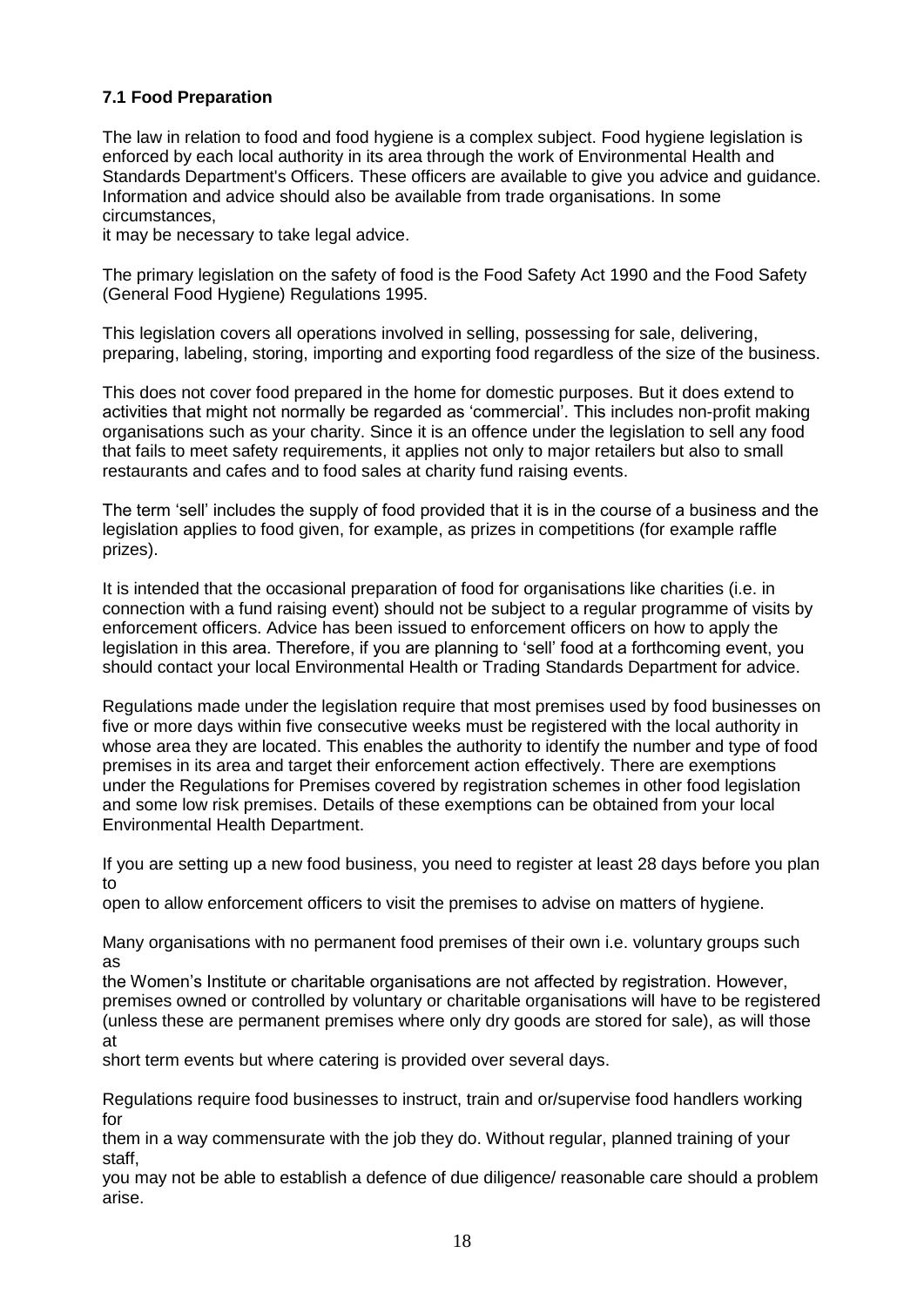Whilst further advice and guidance on the subject of food safety is available from your local Environmental Health or Trading Standards Department, outlined in Appendix 2 is a checklist for

good hygiene practice.

#### **RNLI Insurance Team contact: Ania Legg 01202-663124 [alegg@rnli.org,uk](mailto:alegg@rnli.org,uk)**

#### **Angie Pitman Tech IOSH ACII Chartered Insurance Broker. E Coleman & Co. Ltd.**

**December 2007 Revised and updated November 2008, February 2010 and March 2012**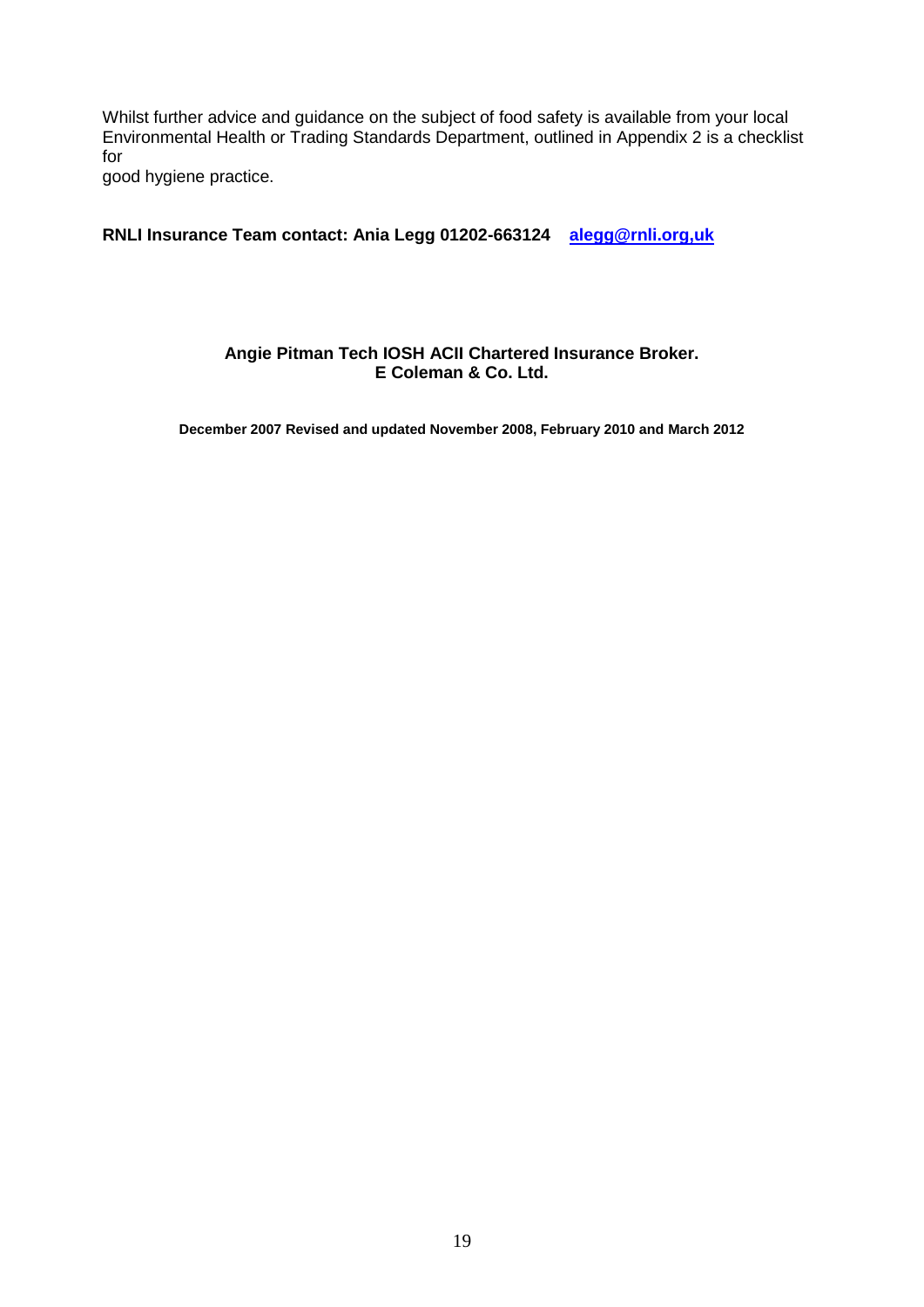#### **Appendix 1 - Safety Notes Relating To the Use of Inflatable Bouncy Devices**

The equipment should be hired from reputable hire companies and set up, operated and supervised by the hire company's own employees.

Before hiring the inflatable bouncy device, you need to ensure that the hire company:-

1. Fully complies with the Health and Safety Executive Guidance Note PM76 – "The Safe Operation of Inflatable Bouncing Devices" (this guide deals with all aspects of safety) and the PIPA Inflatable Play Inspector Scheme.

2. Employs suitably experienced and trained adult staff where the hire company is responsible for the setting up, operation and supervision of the equipment

3. Provides written evidence of £5M current public liability insurance with an adequate limit of indemnity (at least £5 million). Whilst this insurance will cover the liability of the hire company, it is unlikely to extend cover to include the liability of the hirer.

The equipment should be clearly marked with the name and address of the manufacturer or supplier.

The safety instructions should include the following points:-

1. Children should not be allowed to use the equipment if there is a high wind or in wet weather;

2. The equipment must be adequately secured to the ground;

3. Soft matting must be placed adjacent to the open sides;

4. There should be responsible adult supervision, paying close attention to the children at play at all times during its use;

5. The equipment must not be overcrowded – the number of children using it at any one time must not exceed the number recommended in the hire company's safety instructions;

6. A rota system for different age or size groups should be operated together with the observance of any age limit of users (it is suggested that children over 10 years of age should not use the equipment);

7. All children must be made to remove footwear, hard or sharp objects such as jewellery, buckles, pens and other similar pocket contents. Eating while bouncing or performing acrobatics must not be allowed.